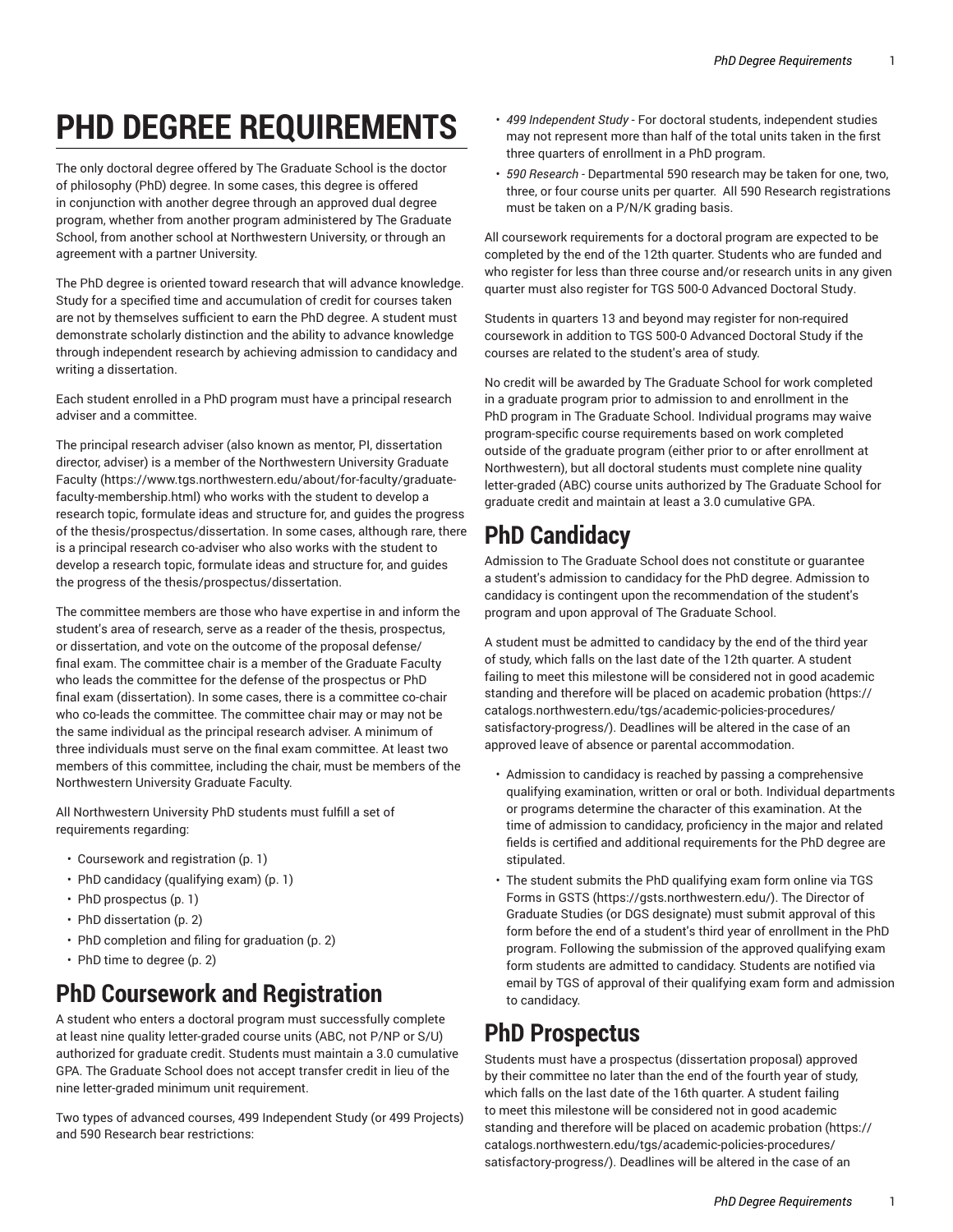approved leave of absence or parental accommodation. The prospectus must be approved by a faculty committee. A minimum of three individuals must serve on the prospectus committee. At least two members of this committee, including the chair, must be members of the Northwestern University Graduate Faculty. The student must submit the PhD prospectus form through TGS Forms in [GSTS \(https://](https://gsts.northwestern.edu) [gsts.northwestern.edu](https://gsts.northwestern.edu)). The program must approve this form before The Graduate School enters the final approval. Students are notified via email by The Graduate School of approval of their prospectus form.

### <span id="page-1-0"></span>**PhD Dissertation**

Every candidate for the PhD degree must present a dissertation that gives evidence of original and significant research.

#### **Dissertation Assistance**

All dissertators should consult with their advisers about appropriate forms of assistance before assistance is rendered. Dissertations must acknowledge assistance received in any of the following areas:

- Designing the research
- Executing the research
- Analyzing the data
- Interpreting the data/research
- Writing, proofing, or copy editing the manuscript

#### **Formatting**

Dissertations must be formatted according to the [Dissertation](https://www.tgs.northwestern.edu/academic-policies-procedures/dissertation-publication/dissertation-formatting-requirements/) Formatting [Requirements](https://www.tgs.northwestern.edu/academic-policies-procedures/dissertation-publication/dissertation-formatting-requirements/) ([https://www.tgs.northwestern.edu/academic](https://www.tgs.northwestern.edu/academic-policies-procedures/dissertation-publication/dissertation-formatting-requirements/)[policies-procedures/dissertation-publication/dissertation-formatting](https://www.tgs.northwestern.edu/academic-policies-procedures/dissertation-publication/dissertation-formatting-requirements/)[requirements/\)](https://www.tgs.northwestern.edu/academic-policies-procedures/dissertation-publication/dissertation-formatting-requirements/). Dissertations not conforming to these instructions will not be accepted by The Graduate School.

#### **Depositing the Dissertation**

Dissertations must be deposited into the ProQuest [Database \(https://](https://www.etdadmin.com/cgi-bin/home/) [www.etdadmin.com/cgi-bin/home/](https://www.etdadmin.com/cgi-bin/home/)). In addition, the University Library receives a copy of the dissertation that may be used at its discretion for reasons including but not limited to long term archiving, library use and interlibrary loan, and dissemination through an institutional repository or other means. The library also archives electronic copies of dissertations to help ensure that the content is preserved for future generations.

#### **Dissertation Embargo**

With the permission of a faculty member well-versed with the student's work, presumably the primary adviser, students may request to embargo (delay release of) their dissertation for a period of six months, one year, or two years. To request an embargo, the student must submit the [Dissertation](https://www.forms.northwestern.edu/form_templates/fillFormSection/57/) Embargo (Delayed Release) Request form [\(https://](https://www.forms.northwestern.edu/form_templates/fillFormSection/57/) [www.forms.northwestern.edu/form\\_templates/fillFormSection/57/](https://www.forms.northwestern.edu/form_templates/fillFormSection/57/)) and provide a clearly stated rationale. The faculty mentor must approve the request and provide a brief rationale for the approval of the embargo request.

An approved request to place an embargo has the effect of restricting online access to the dissertation through the library's discovery systems and ProQuest for the period of the embargo. Metadata (author, title, abstract, keywords and subjects) about the embargoed dissertation will be available through the ProQuest system and the library catalog. Users of those systems are able to search for and see the metadata, but not the actual text or other content of the dissertation.

The dissertation will automatically be released in the [University](https://arch.library.northwestern.edu/) [repository \(https://arch.library.northwestern.edu/](https://arch.library.northwestern.edu/)) and [ProQuest](https://www.etdadmin.com/cgi-bin/home/) ([https://](https://www.etdadmin.com/cgi-bin/home/) [www.etdadmin.com/cgi-bin/home/](https://www.etdadmin.com/cgi-bin/home/)) after the approved embargo expires. To extend the embargo with [ProQuest \(https://www.etdadmin.com/cgi](https://www.etdadmin.com/cgi-bin/home/)[bin/home/](https://www.etdadmin.com/cgi-bin/home/)) and/or the University Library, students must contact The Graduate School Student [Services](mailto:gradservices@northwestern.edu) at least thirty days prior to the point of expiration. The student may request a one-time extension of the embargo for up to six years and must provide a sufficient intellectual and/or professional rationale in seeking approval from The Graduate School.

### <span id="page-1-1"></span>**PhD Completion**

Scheduling the final examination (dissertation defense) is the responsibility of the candidate and the members of the committee.

• The PhD final exam must be approved by a faculty committee. A minimum of three individuals must serve on the final exam committee. At least two members of this committee, including the chair, must be members of the Northwestern University Graduate Faculty.

#### **Filing Requirements and Forms**

Students pursuing the Doctor of Philosophy degree must file the following required documents prior to graduation and by the [published](https://www.registrar.northwestern.edu/calendars/academic-calendars/) [deadlines](https://www.registrar.northwestern.edu/calendars/academic-calendars/) ([https://www.registrar.northwestern.edu/calendars/academic](https://www.registrar.northwestern.edu/calendars/academic-calendars/)[calendars/\)](https://www.registrar.northwestern.edu/calendars/academic-calendars/):

- **Application for Degree form**: this form must be filled out via [GSTS](https://gsts.northwestern.edu/) [\(https://gsts.northwestern.edu/\)](https://gsts.northwestern.edu/). Students should login to [GSTS](https://gsts.northwestern.edu) [\(https://gsts.northwestern.edu\)](https://gsts.northwestern.edu), click on the"TGS Forms" tab and create a new "Application for a Degree" form.
- **PhD Final Exam form**: this form must be filled out via [GSTS](https://gsts.northwestern.edu/) ([https://](https://gsts.northwestern.edu/) [gsts.northwestern.edu/\)](https://gsts.northwestern.edu/). Students should login to [GSTS](https://gsts.northwestern.edu) [\(https://](https://gsts.northwestern.edu) [gsts.northwestern.edu\)](https://gsts.northwestern.edu), click on the"TGS Forms" tab and create a new "TGS PhD Final Exam" form.
	- Each PhD Final Exam committee member must approve the form after the final exam (defense) date. Committee members render their approval by clicking the embedded link in the email they automatically receive once the exam date passes.
- **Dissertation submission via** [ProQuest's](https://www.etdadmin.com/cgi-bin/home/) website **(**[https://](https://www.etdadmin.com/cgi-bin/home/) [www.etdadmin.com/cgi-bin/home/](https://www.etdadmin.com/cgi-bin/home/)**).** Once the dissertation has been approved by the committee and all edits and revisions are complete, the student must submit online via ProQuest. The dissertation must conform to The Graduate School formatting standards on the [Dissertation](https://www.tgs.northwestern.edu/documents/policies/dissertation-format-guidelines.pdf) Formatting Guidelines document [\(https://](https://www.tgs.northwestern.edu/documents/policies/dissertation-format-guidelines.pdf) [www.tgs.northwestern.edu/documents/policies/dissertation-format](https://www.tgs.northwestern.edu/documents/policies/dissertation-format-guidelines.pdf)[guidelines.pdf](https://www.tgs.northwestern.edu/documents/policies/dissertation-format-guidelines.pdf)). Once the student has submitted the dissertation online, a Student Services representative will review its formatting and confirm via email that the dissertation is acceptable or notify the student if changes need to be made.
- **Change of Grade form(s)**: Students with incomplete (Y, X, K) or missing (NR) grades on their transcript must work with their program/department to ensure the appropriate change of grade forms are submitted to The Graduate School by the published deadline.

# <span id="page-1-2"></span>**PhD Timeline**

All requirements for the doctoral degree must be met within nine years of initial registration in a doctoral program, which falls on the last day of the 36th quarter. For students on an approved leave of [absence](https://catalogs.northwestern.edu/tgs/academic-policies-procedures/leaves-absence/) ([https://](https://catalogs.northwestern.edu/tgs/academic-policies-procedures/leaves-absence/) [catalogs.northwestern.edu/tgs/academic-policies-procedures/leaves-](https://catalogs.northwestern.edu/tgs/academic-policies-procedures/leaves-absence/)